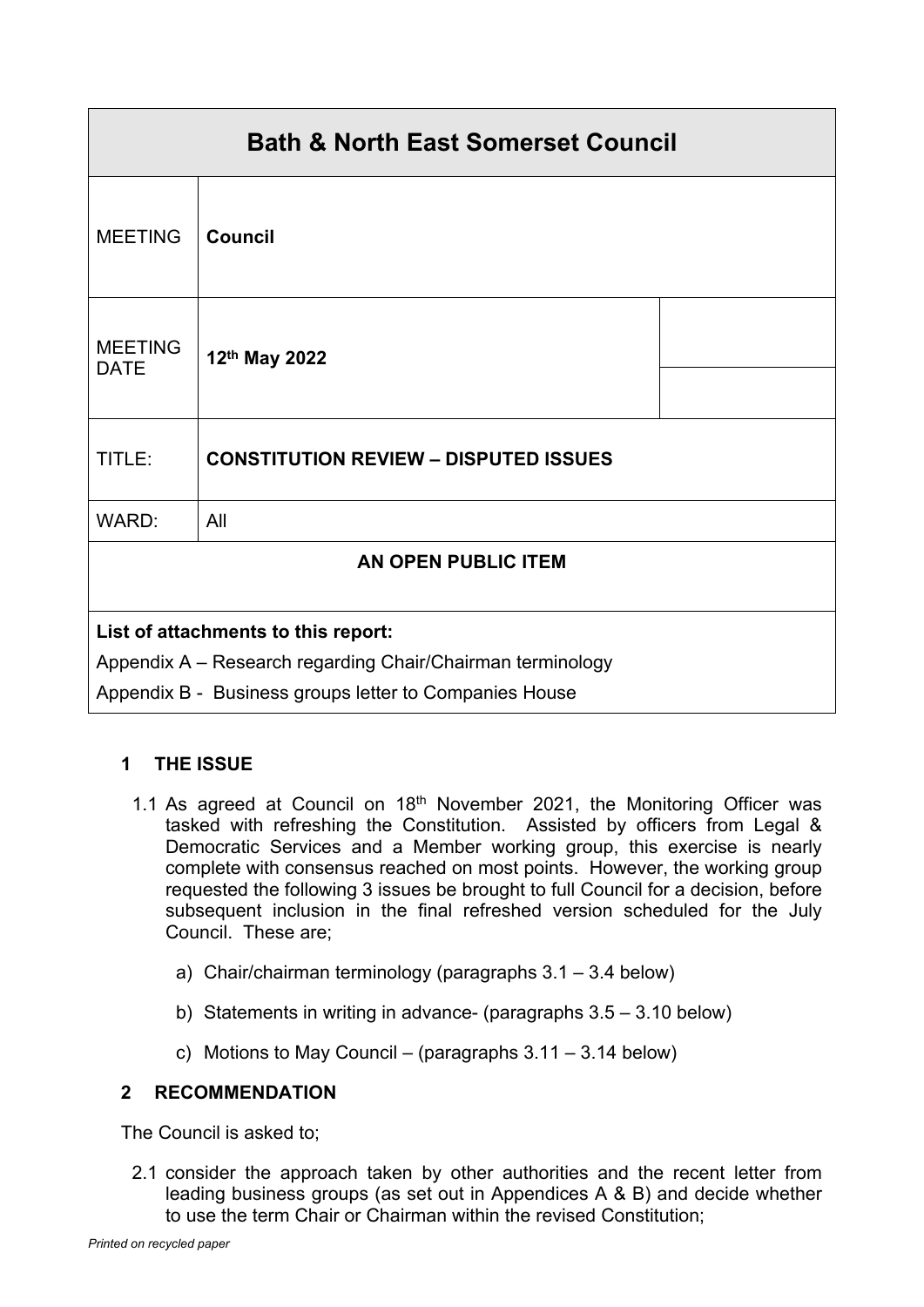- 2.2 confirm whether the full text of a statement from a member of the public or a councillor must be submitted in writing by the published deadline for registering this intention;
- 2.3 confirm if the existing principle of not considering political group motions at the annual meeting of Council is intended to cover the May meeting in any form, and therefore should not be compromised by holding an ordinary meeting following the annual meeting.

### **3 THE REPORT**

#### **CHAIR/CHAIRMAN TERMINOLOGY**

- 3.1 Research was carried out to find out the approach taken by other Local Authorities, using those Authorities who form the "corporate nearest neighbours" group for BANES which is used by the Strategy and Performance Team for benchmarking purposes, plus those Local Authorities that border B&NES.
- 3.2 A post was also included on the ADSO (Association of Democratic Services Officers) forum asking which terms are used in other council constitutions and the responses received are included at Appendix A.
- 3.3 Appendix B refers to a recent letter from leading UK business groups calling on the government to remove the word "chairman" from the Companies House model articles "to show it is serious about gender equality in business".
- 3.4 It is acknowledged that individual Chairs of bodies can choose how they wish to be addressed (eg; Madame Chair, Chair, Chairwoman etc) and this principle would remain. This recommendation refers to the default terminology that appears throughout the Constitution.

#### **STATEMENTS IN WRITING IN ADVANCE**

- 3.5 Members will be aware of the recent views that have been expressed on this issue. Clarity is now needed as to whether the full text of a statement is required to be submitted by the 2 clear working day deadline for registering intention to speak with Democratic Services.
- 3.6 The Constitution details the following requirements for submission of statements;

*A submission under this Rule will not be accepted if*

- *it seeks to address exempt or confidential matters;*
- *the subject matter is about an application for a legal consent or permission where there is an alternative process to challenge the decision or to appeal against it or where this Procedural Rule might prejudice the proper consideration of such an application or consent;*
- *it is about a matter which has already been lodged with the Council or with another statutory body as a formal complaint;*
- *it contains an allegation against, or comments about, the conduct of individual councillors or officers.*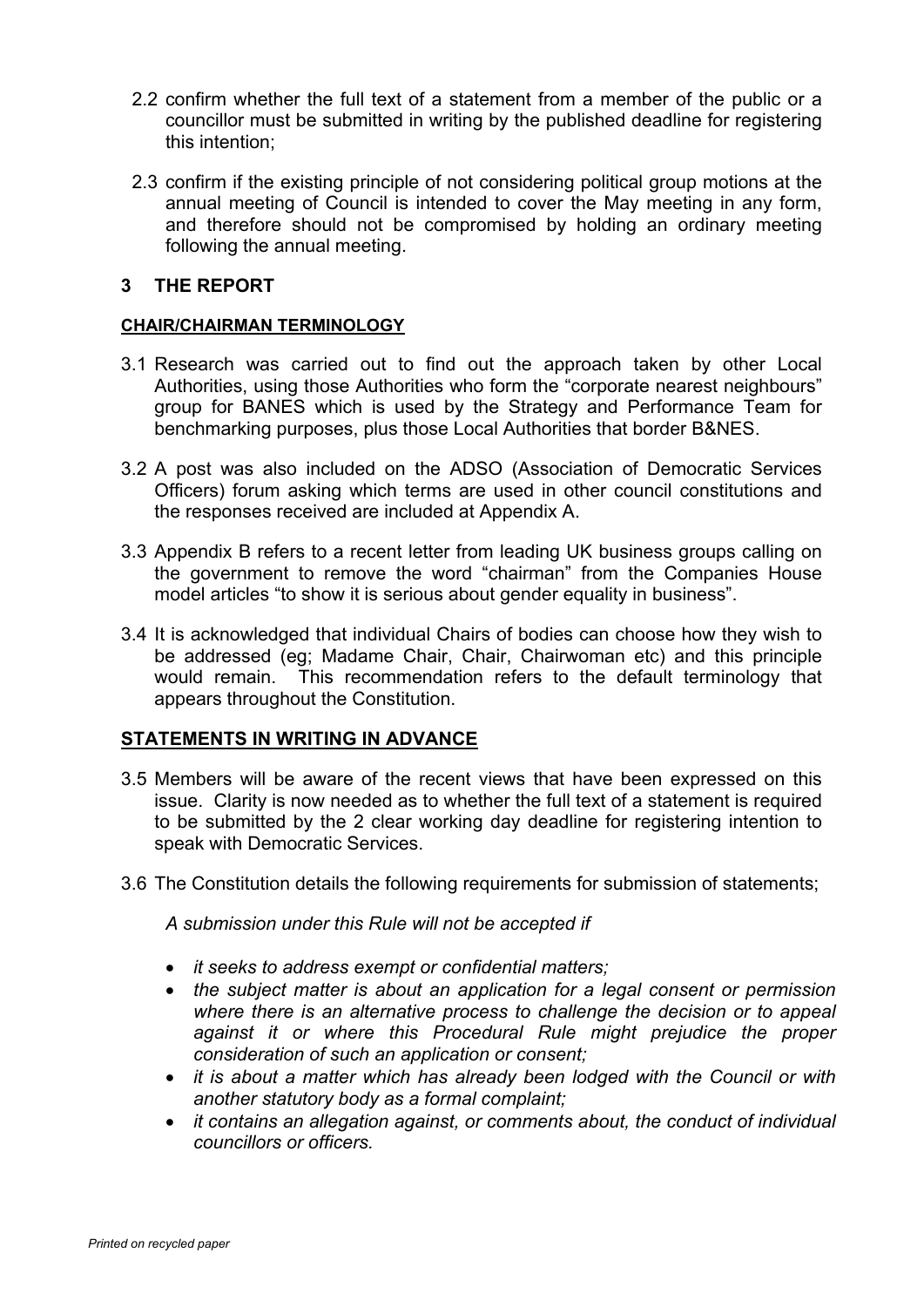- 3.7 When a statement is received, officers will check that it does not breach the above requirements and, if it does so and time permitting, work with the person to try and enable them to make a statement that complies with the rules.
- 3.8 Councillors have no involvement in vetting statements in advance of the meeting, and all Councillors on the committee/panel/body to which the statement will be made receive them at the same point before the meeting.
- 3.9 The rationale for having sight of statements in advance will enable councillors to have the opportunity to consider the issues raised, in order to respond in a meaningful way and ask pertinent questions, otherwise members have little option but to thank the speaker. It also enables the Monitoring Officer or his staff to check that statements comply with the rules above.
- 3.10 For those people who are disadvantaged through protected characteristics under the Equalities Act, Democratic Services are keen to fulfil their responsibilities under the Act and so will endeavour to assist and support as they have always done; discussing any specific particular difficulties with someone in this situation and finding ways to overcome those.

### **MOTIONS TO MAY COUNCIL**

- 3.11 The Member Working group discussed the current rule [Part 4A, rule 14(8)] that political motions are **not** permitted at the February Budget Council and the May Annual Council Meeting following a decision at the July 2014 Council regarding this (which also, at that time, prevented councillor questions/statements to these meetings).
- 3.12 This was reviewed at Council in July 2016 when it was agreed that councillor questions and statements should be permitted at these meetings. The rationale given was that these do not take up much extra, but still enable a Councillor to address Council at each scheduled meeting. However, with regard to political motions, it was agreed that "Councillor agenda motions to remain prohibited from these 2 meetings." Political motions routinely take considerable time at a meeting.
- 3.13 Queries were raised at the working group as to whether political motions could be brought to an ordinary Council meeting in May, following the AGM.
	- 3.14 It is, of course, possible to hold an annual and then an ordinary meeting in May, enabling political motions to be taken at the ordinary meeting. This would, however, undermine the principle of keeping the May Council meeting nonpolitical. [Motions are permitted at the March, July and November Council meetings].

### **4 STATUTORY CONSIDERATIONS**

- 4.1 A local authority is under a duty to prepare and keep up to date its constitution under s.9P Local Government Act 2000 as amended (Localism Act 2011).
- 4.2 The Constitution must contain:
	- the standing orders/procedure rules;
	- the members' code of conduct;